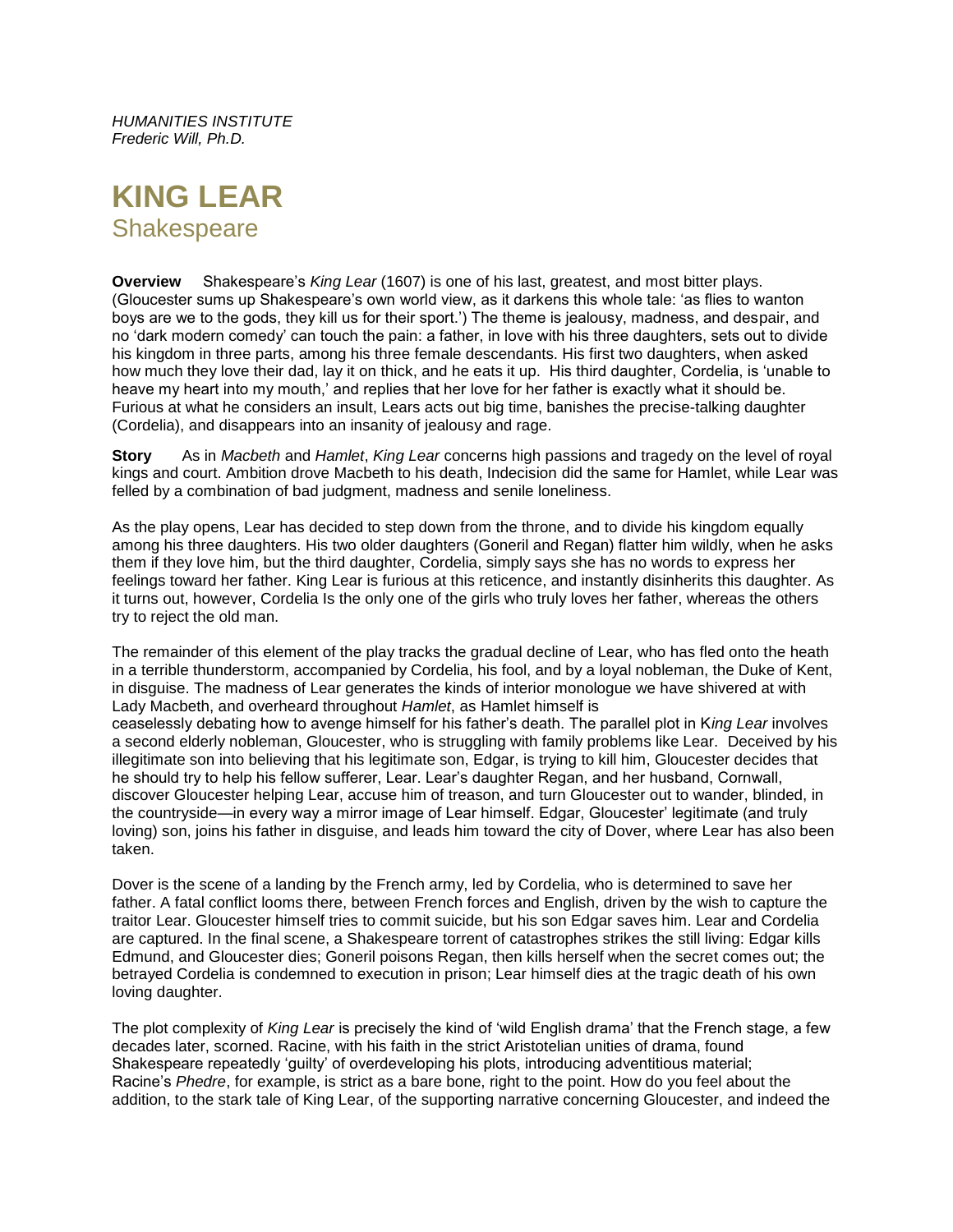tale of Regan and Goneril, their husbands, and the diverse parts their husbands play in the conclusion of the drama.

#### **Themes**

**Intuition**Shakespeare makes a strong point that *'listening with the third ear,' intuition, is indispensable for successful life.* King Lear's initial deafness, to Cordelia's response about love, was the fatal step that brought on the tragedy of the play—the hostility of two of his daughters, the ultimate death of the daughter who understood him.

**Love** *True love is often a hard sell, because it goes along with honesty*, and no one, especially someone seeking an expression of love, is up for an expression of honesty—which is always multiform, with rough edges. Witness Lear's reaction to Cordelia.

# **Characters**

**King Lear** is not aging gracefully. He is too eager to be loved, and thus falls easily into the trap of flattery. He is unable, until it is too late, to see where true love—Cordelia's—lies, and by the time it is too late she is also a victim of circumstances. Lear, Shakespeare tells us, was doomed from the initial demand for a daughterly declaration of love.

**Cordelia** is the daughter who did not have words to tell her father that she loved him. She was unable to spout platitudes, and her father took her careful reticence for a negative attitude. Her fidelity to her father was amply proven by her later services to him, but sadly this compensation did not extract mercy from fate, which saw to her execution.

## MAJOR CHARACTERS

## LEAR(Emotional)

**Character** King Lear ends up mad, jealous, self-destructive, and yet we call him 'agreeable.' Why? From the start, when he is stepping down as king, and apportioning his kingdom among his three daughters, he is all about harmony and being loved; in fact it is the refusal of Cordelia to affirm the expected hyperbolic love that tees him off, and eventually leads him to curse and banish her. Anything but 'agreeable' in his decline, Lear is thrown by the hairline shock of Cordelia's verbal honesty—itself far the truest expression of love from the daughters—into a downward spiral of narcissistic chaos, from which he is unable to recover.

**Parallels** The ancient Greeks, by and large members of an honor-based, rather than a merit-based, society, inevitably provide literary figures for whom honor-slights are triggers to decisive action. One can think here of Sophocles' Oedipus, who grows increasingly testy under examination by the nasty Teiresias—who questions the King's honor; of Sophcles' Ajax, deprived of the weapons of Achilles, and sulking honorless on his remote island; or of Achilles, dissed by Agamemnon at the outset of the *Iliad*, and irreconcileably wounded in his honor: all these Sophoclean 'heroes' are dangerously and explosively sensitive to their honor, as was Lear.

#### **Illustrative moments**

**Fury** In the first scene of the play, *King Lear*, the forthcoming drama is fully adumbrated. Awaiting, from his daughter Cordelia, protestations of filial love, such as he had had from his other two daughters, Lear is driven wild by Cordelia's precise and moving response: essentially, she says, she will be obliged to honor and love her husband, when she marries, and thus cannot promise all her love to her dad, whom she loves. At this point, enraged by her inability to flatter, Lear declares Cordelia 'a stranger to my heart and me,' 'my sometime daughter.' Needless to say, dad removes daughter from any claim to inheritance.

**Criticized** Lear's fury toward Cordelia is doubled when the Earl of Kent, present to the scene and a long time friend to the King, begs the king to reconsider his rage, and to 'realize that the youngest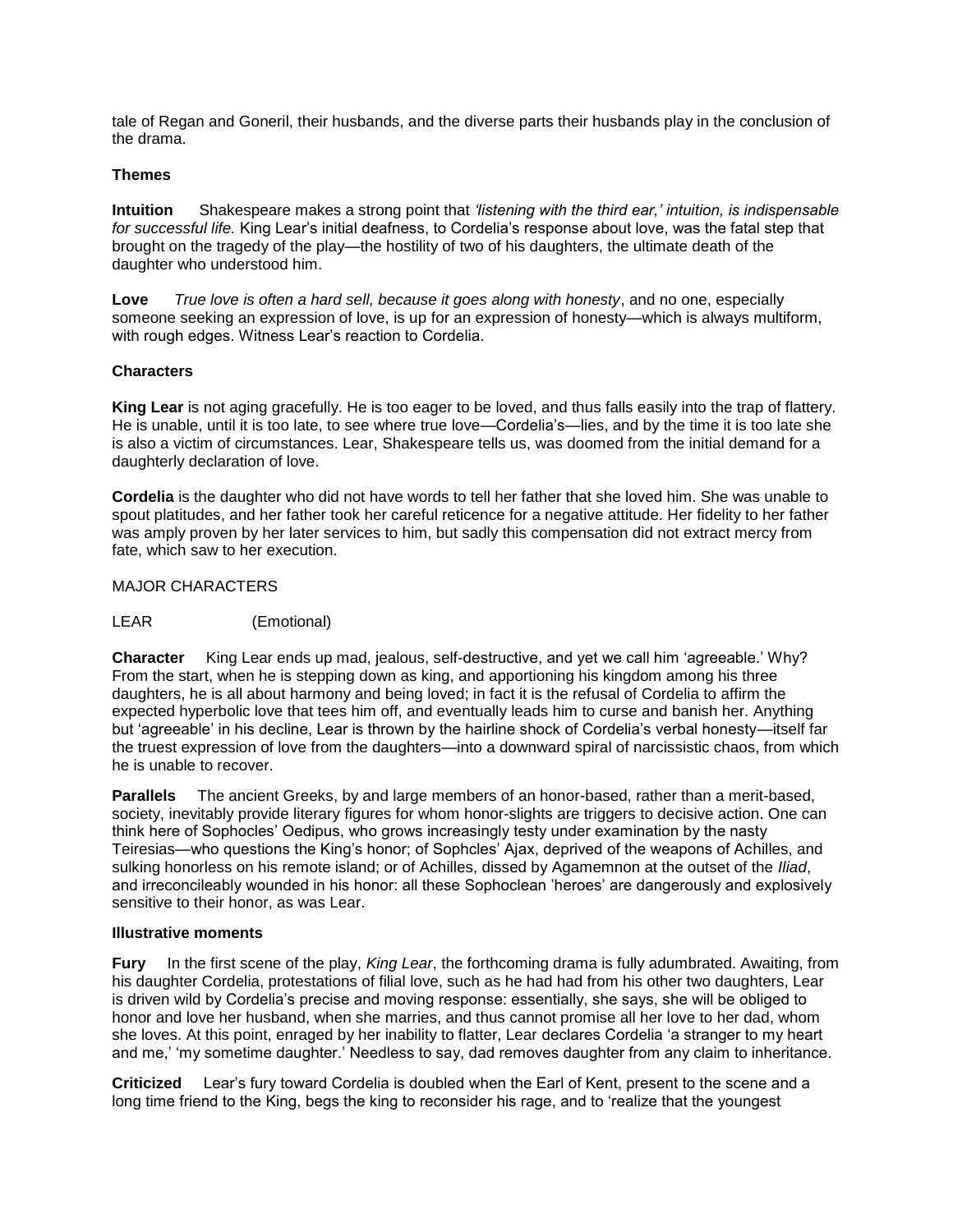daughter does not love thee least.' Kent develops the idea that flattery toward power is far from meaningful or lasting, although the King—who will realize the truth here abundantly—is at this time unable to hear Kent's point. Perhaps Kent's good sense doubly infuriates the King, who will without delay also call for a banishment of Kent.

**Banishment** In the fourth scene of Act One, Lear once more overreacts to the criticism his lords have been lavishing on him, for his judgment against Cordelia. In response, Lear issues a total banishment of Cordelia from the goods of the world: 'Hear Nature, hear: suspend thy purpose if thou didst intend to make this creature fruitful. Into her womb convey sterility. Dry up in her the organs of increase, and from her derogate body never spring a babe to honor her!' We are awed by the trajectory of Lear's mind, from hot tempered sensitivity to brutal curse.

**Hatred** In the second act we see the fruits of Lear's overall plan, to divide his declining years between the palaces of his two 'faithful daughters,' Goneril and Regan. The two 'faithful daughters' have proven far more interested in themselves and their possessions than in their old dad, and he accordingly bestows his curses on them—as lavishly as he had on Cordelia. 'No, you unnatural hags, I will have such revenges on you both that all the world shall…' I shall not weep, he goes on to say, 'but this heart shall break into a hundred thousand flaws or ere I'll weep…'

#### **Discussion questions**

Why is Lear so excruciatingly sensitive to Cordelia's honest response? Must we say that Lear's lack of discernment is the source of the play's tragedy? Or is it the spiritual ineptness of his two 'faithful daughters'?

Why is Lear unable to listen to his advisors, who tell him to cool it with Cordelia? Would you have been able to listen to them, under the circumstances?

How does the play substantiate the idea that we are playthings to the gods, who kill us for their sport?

### CORDELIA (conscientious)

**Character** Cordelia, as the reader knows from the start, is unable to 'heave her heart into her mouth,' that is to say what is commanded of her. (Is she beset at all by a slight aphasic slip, or is she congenitally devoted to plain and accurate speech?) . Her careful response to her father is too plain for him to tolerate, in his mood (and moment) of extravagant pride and self-indulgence, and he subjects her in the end to the most savage of curses. It is the triumph of Cordelia, that she alone of the daughters remains faithful and true to her father, doing her best to ease the fatal madness which ushers out his days.

**Parallels** Ancient Greek societies, largely 'traditional' and family based, naturally generated many examples of family love and loyalty—such as Cordelia's. We think of Antigone, sacrificing her life (as it turns out) by insisting on burying the corpse of her proscribed brother (in Sophocles' *Antigone*); of Homer's *Iliad*, where by a shocking reversal, we see the Trojan patriarch, Priam, prostrating himself before the Greek leader, Achilles, as he begs for the return of the body of his son Hector; or of the reunion of Odysseus with his old farmer dad, in the last tense scenes of Homer's *Odyssey*, scenes which invoke the entire Greek tradition of filial respect.

#### **Illustrative moments**

**Bond** Eager to feel assured that his daughters love him, Lear turns to Cordelia, who will only say that 'I love your Majesty according to my bond, not more nor less.' She goes on, explaining the plainness of her earlier statement, to say that she cannot 'heave my heart into my mouth,' that is, invent elaborate praises, of her father and her love, which are inaccurate. By her bond, she goes on to explain, she means her appropriate loving duty and fondness, and with due consideration, she goes on to explain, for her own upcoming marriage, which will inevitably require that she devote some portion of her love to her husband—and accordingly not to her father.

**Request** Seeing that her father's response, to her definition of her love for him, will not be changed, she asks a particular favor. She asks him to announce that what displeased him, about her response, was not 'some vicious blot, murder, or foulness,' on her part, but rather 'the want of that for which I am